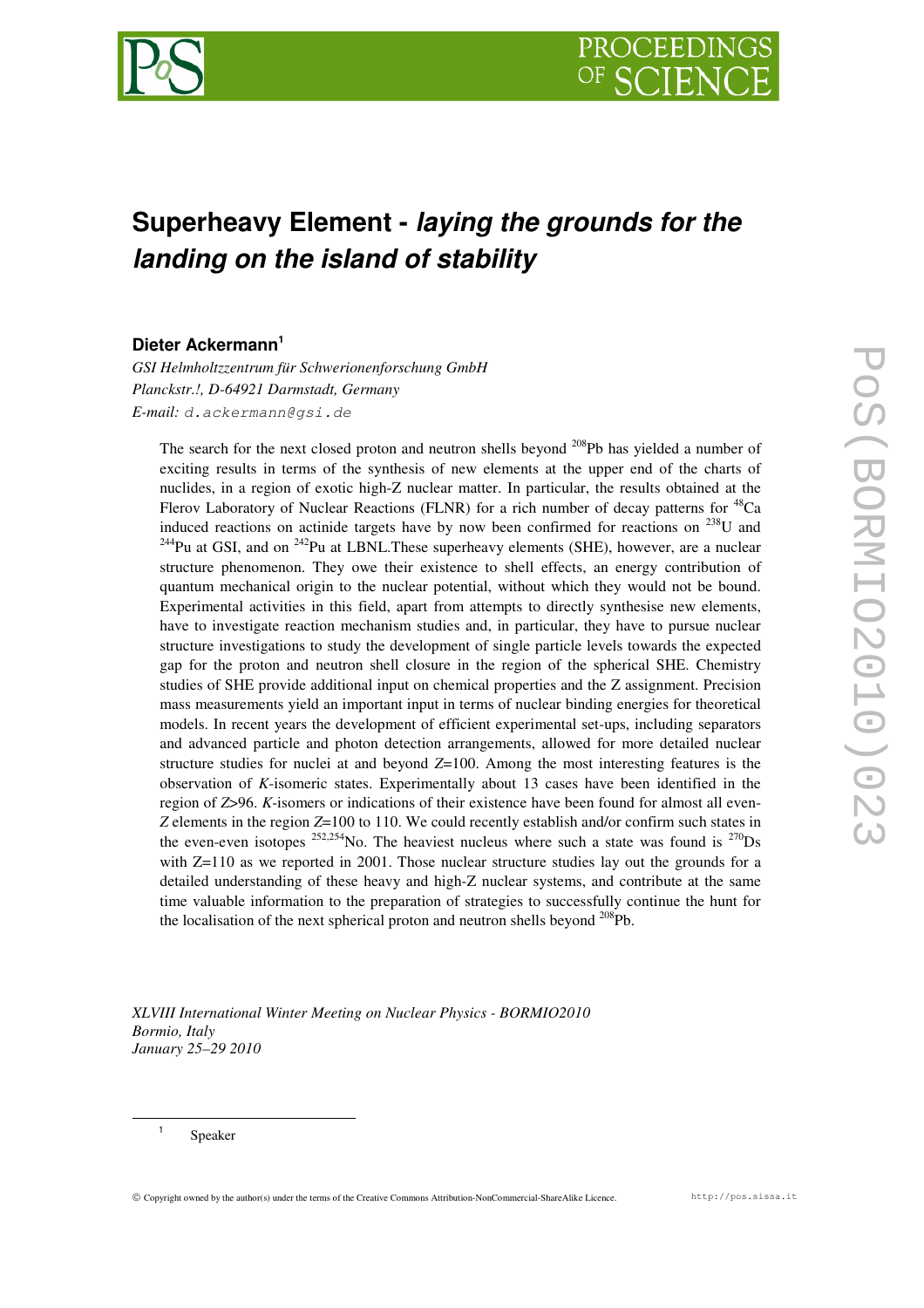## **1.Introduction**

Four decades after the first prediction of the "island of stability" of SHE in the late sixties of the last century [1] its localization seems almost in reach with experimental indications up to a Z of 118 [2,3]. The two approaches cold and hot fusion, have yielded the synthesis of a large number of isotopes in the region of highest Z and A. Their decay properties are to some extent consistent with most model predictions. As an example the results of a microscopicmacroscopic calculation [4] is shown in terms of ground-state shell correction energies in the same figure. At GSI cold fusion reactions have been employed to produce elements up to  $Z=112$ [2] whereas the heaviest nucleus for this approach has been synthesized at RIKEN in the reaction  ${}^{70}Zn + {}^{209}Bi$  [5]. In <sup>48</sup>Ca induced reactions on actinide target nuclei decay patterns have been observed at Dubna which were assigned to the production of nuclei spanning the more neutron rich area from  $266$ Rf to  $294$ 118. Some of these results for decay chains assigned to isotopes of the elements  $Z = 112$  and 114 have been confirmed independently at the velocity filter SHIP at GSI [6], at the Berkeley gas-filled separator BGS at LBNL [7], and most recently for the reaction <sup>48</sup>Ca on <sup>244</sup>Pu at the gas-filled separator TASCA at GSI [8]. Beyond the successful synthesis of heavy nuclei, the high beam intensities nowadays available, together with the advanced particle and γ detector set-ups allow for detailed nuclear structure investigations for heavy and super heavy nuclei like  $252,254$ No [9,10] and  $270$ S [11] which will be discussed in this paper. In addition fast SHE chemistry, most recently performed after preseparation with the gas-filled separator TASCA, and precision mass measurements in the penning trap system SHIPTRAP complete the experimental means available at GSI. As one of the highlights in the field of heavy and superheavy nuclei the masses of the nobelium isotopes  $252,253,254$ No could be measured with high precision at SHIPTRAP recently [12]. All these investigations call for a constant development of higher beam intensities due to the ever lower production cross sections.

#### **2.Superheavy Elements – Synthesis**

The identification of superheavy elements in heavy ion fusion reactions is based on two major ingredients: the separation of the fusion products in flight from the beam particles and the identification of the products via ER-α correlations. The velocity filter SHIP at GSI e.g. provides separation, using the velocity difference between the faster beam and the slower fusion products in the fashion of a classical Wien-filter, via the comparison of crossed E- and B-fields, in a separated field configuration. The particles passing the velocity filter are then implanted into a position sensitive silicon strip detector set-up where position, time and energy of the fusion products and subsequent decays by  $\alpha$  emission and spontaneous fission are recorded. The Z- and A-identification of the starting point of those decay chains is unambiguously provided by the connection to known  $\alpha$  emitters at the end of the decay sequence.

For the reactions employing fusion with  $^{208}Pb$  and  $^{209}Bi$  as target, no deviation from the exponential decrease of the maximum cross section with increasing Z has been observed. The Dubna results for <sup>48</sup>Ca induced reactions on actinide targets, however, show cross-section values which surprisingly remain rather high and constant around and above the 1-pb-level for Z up to 118 [2]. In order to confirm these tempting results with the promising perspectives of relatively high production yields we chose as a first reaction  ${}^{48}Ca + {}^{238}U$  with  ${}^{286}112$  as compound nucleus [6]. The experiment was performed in three parts with a total of 88 days in the period from 2005 to 2007. The observed decay properties are in good agreement with the data obtained earlier at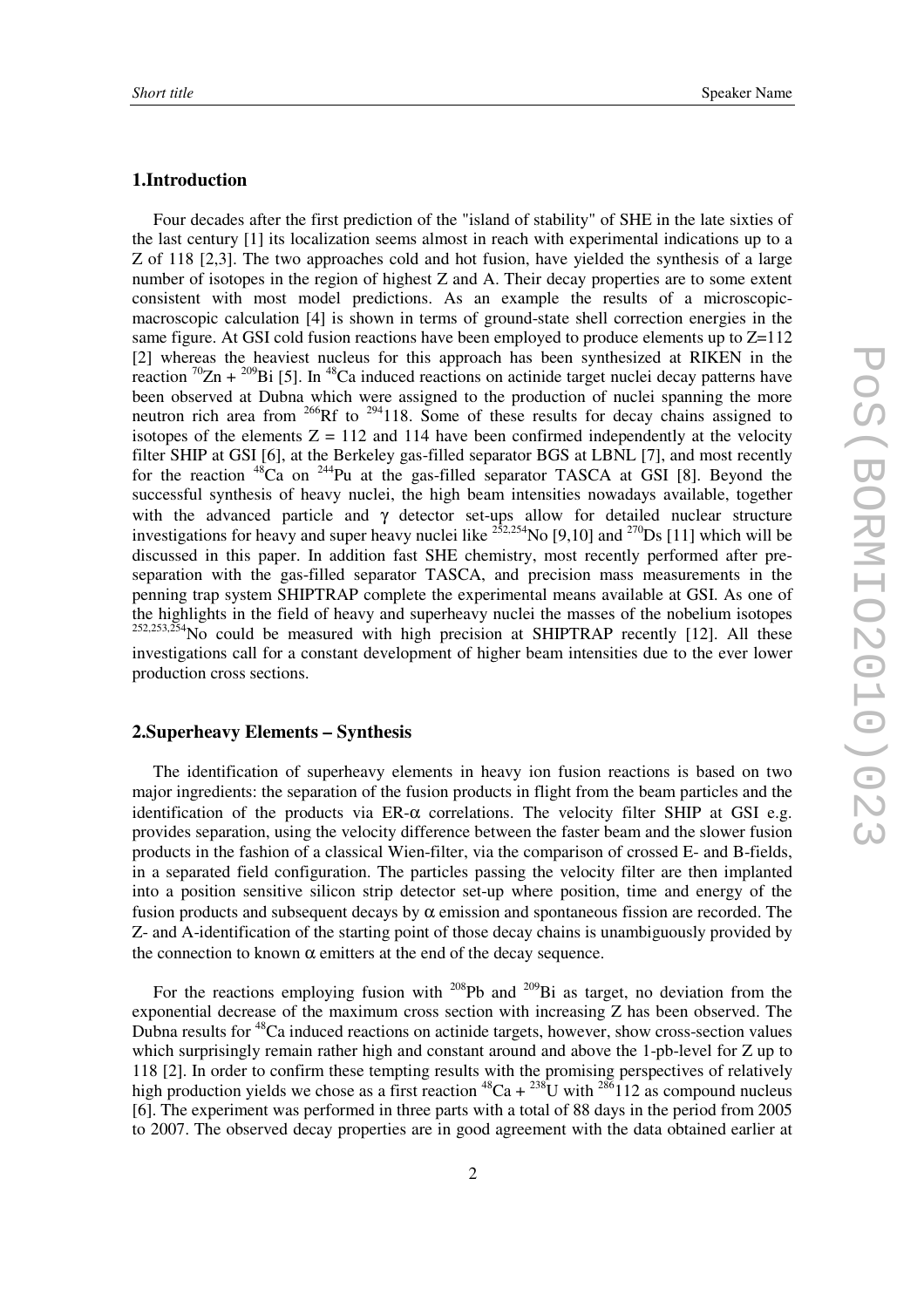the FLNR [13,14]. We obtained a cross-section value of  $0.72_{-0.35}^{+0.58}$  $0.72_{-0.35}^{+0.58}$  $^{+0.58}_{-0.35}$  pb as compared to the 1.8  $2.5^{+1.8}_{-1.1}$  $\frac{+1.8}{-1.1}$  pb reported in ref. [13]. Apart from the overlapping error bars, this slight discrepancy can be due to systematic deviations (see discussion in ref. [6]). In addition to our confirmation there was a chemical study of the reaction  $^{48}Ca + ^{244}Pu$  which observed also consistent decay patterns [15]. Most recently the same reaction was used at the gas-filled separator TASCA at GSI to successfully reproduce the same decay patterns assigned to isotopes of element  $Z=114$ [8] by Yu.Ts. Oganessian et al. [2].

Those results produced consistently in different laboratories and at different types of separators are a qualitative step forward towards a final A and Z assignment which is despite the impressive body of data still not final. Additional means are needed like chemistry where first impressive results have already been obtained and mass measurements.

To reach nuclei beyond Z=118 heavier actinide targets are needed. To this end a program to use <sup>248</sup>Cm as target material at SHIP is presently being pursued.

### **3.Superheavy Elements – Nuclear Structure**

There are two complementary approaches to explore the structure of heavy and superheavy nuclei. A comprehensive comparison review of nuclear structure investigations for heavy actinide and transactinide nuclei has been published by M. Leino and F.P. Heßberger [16]. Inbeam studies using a γ-spectroscopy set-up at the target position yield access to the high spin region of nuclear excitation in heavy ion collisions. They are, however, usually hampered by the high background rate from the close by and unshielded target what limits the beam current to moderate intensities. Decay spectroscopy after beam separation yields access to low lying states populated by  $\alpha$ -decay or below isomeric states only. It is, however, almost background free due to separation and decay coincidences. Moreover, the full intensities of high current accelerators can be used. The combination of the UNILAC accelerator with the velocity filter SHIP and the decay spectroscopy in its focal plane is among the most efficient setups for studies of this type worldwide. A similar configuration of particle and photon detectors called TASISPEC [17] is presently being set up at the focal plane of TASCA.

## **3.1Decay Spectroscopy after Separation**

The detailed understanding of nuclear structure and its development in the vicinity of closed shells, in regions of deformation and towards heavier masses and higher Z is a necessary ingredient for a successful progress in the synthesis of new heavy elements. The possible trends in single particle levels are the most sensitive probe for the formation of low level density, and eventually the appearance of shell gaps and regions of (shell-) stabilized nuclei. Decay spectroscopy of  $\alpha$ -emitters stopped after separation is a powerful tool to study their daughter products or isomeric states via  $\alpha$  fine structure or  $\alpha$ - $\gamma$  spectroscopy by ER- $\alpha$  or ER- $\alpha$ - $\gamma$ coincidence measurements. Here the fusion reaction products are after separation implanted into a solid state ("stop") detector for the residue and  $\alpha$  detection, which is combined with a high resolving  $\gamma$ -ray (Ge-) detector array. A typical set-up scheme is shown in Fig. 1 and a review of the field can be found on ref. [9]. This method is very clean as compared to in-beam studies because of the effective shielding from target background due to its spatial separation and the effective cleaning by the ER-α coincidence technique. It is highly efficient because of the favourable close geometry of the  $\alpha$  and  $\gamma$  detectors and the very well localized stopped  $\gamma$ -ray source that the implantation spot of the ER is forming on the stop detector. The latter has the further advantage of the absence of any  $\gamma$ -ray Doppler shift or broadening which yields, with a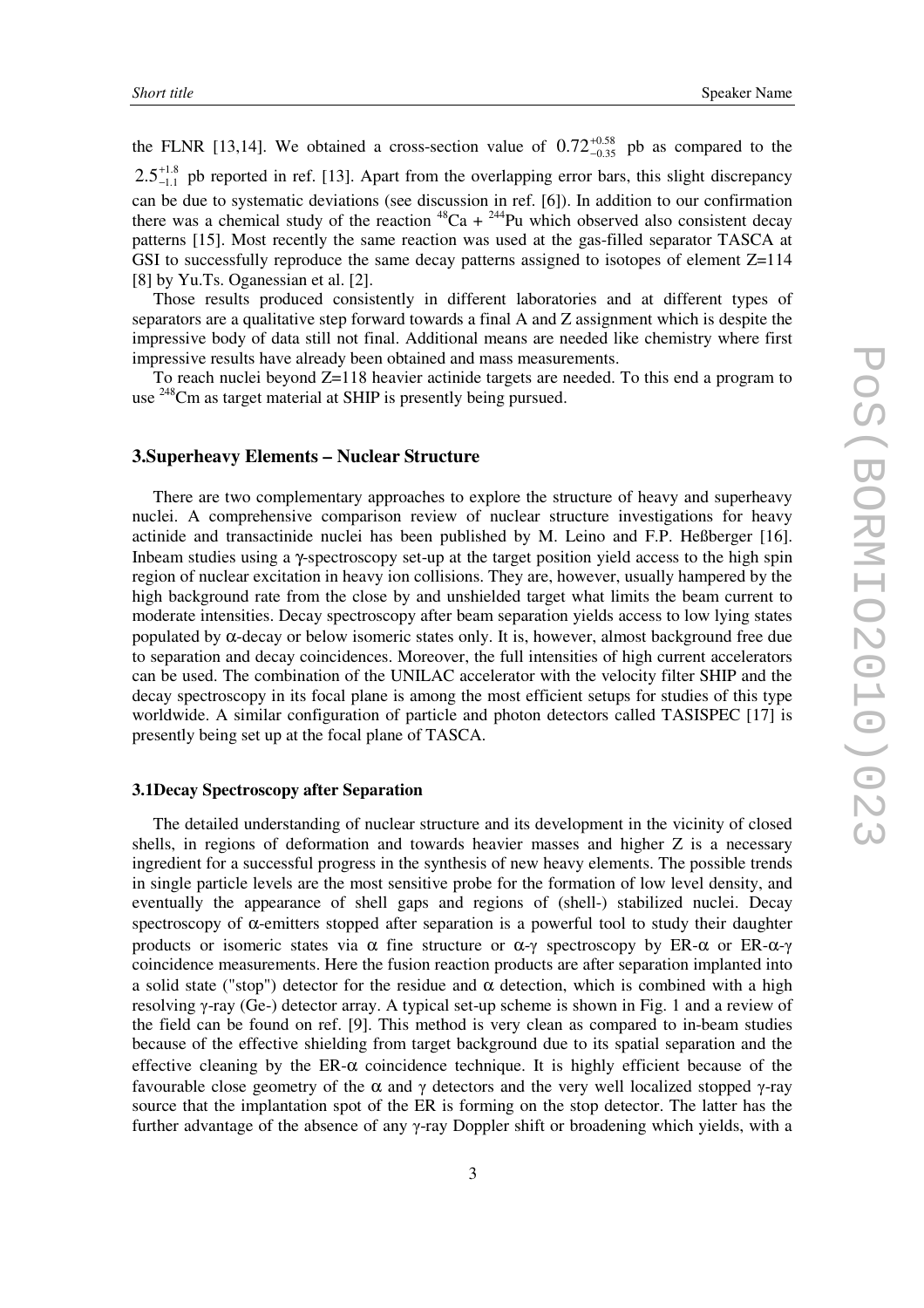moderate crystal size and a moderate granularity of the Ge-detector, a nevertheless high efficiency  $\varepsilon$ . In case of the SHIP set-up we achieve an  $\varepsilon$  of up to  $\approx 15\%$ .



**FIGURE 1.** Scheme of a typical decay spectroscopy set-up for particle, γ-ray and X-ray detection.

#### **3.2(K)-Isomers**

Among the most interesting features is the observation of *K*-isomeric states. The *K*-quantum number is the projection of the total angular momentum *J* on the symmetry axis of an axially deformed nucleus. In prolate deformed nuclei isomeric states are formed when their decay requires a large change in *K* value. Transition are called "*K*-forbidden" when the change in the *K* value is larger then the transition multipole order  $\lambda$  with the degree of forbiddenness defined as  $v = \Delta K - \lambda$  (see e.g. [19,20]).

Xu et al., employing configuration constrained potential energy surface calculations (PES), predict high *K*-isomers to be a general feature of prolate deformed nuclei in the region for *Z*>100 in terms of nucleon pair breaking into multi-quasiparticle excitations at low excitation energies ( $\approx$ 1-2 MeV) for even-even isotopes [21]. In fact, experimentally about 13 cases have been identified in the region of *Z*>96 as shown in Fig. 2. A table of *K*-isomers known in eveneven isotopes in that region is given in ref. [18]. *K*-isomers or indications of their existence have been found for almost all even-*Z* elements in the region *Z*=100 to 110. We could recently establish and/or confirm such states in the even-even isotopes  $^{252,254}$ No [22]. The heaviest nucleus where such a state was found is  $^{270}$ Ds as reported by our group in 2001 [11]. In the same work we noticed the possibility of an isomeric state in the  $^{270}$ Ds daughter nucleus  $^{266}$ Hs (see 3.2.2.). For *Z*=106 the search was up to now not successful. However, *K*-isomers were found also in even-odd and odd-even isotopes in this region like e.g.  $^{251}$ No [22],  $^{253}$ No [23],  $^{255}$ No [24], and  $^{255}$ Lr [25,26].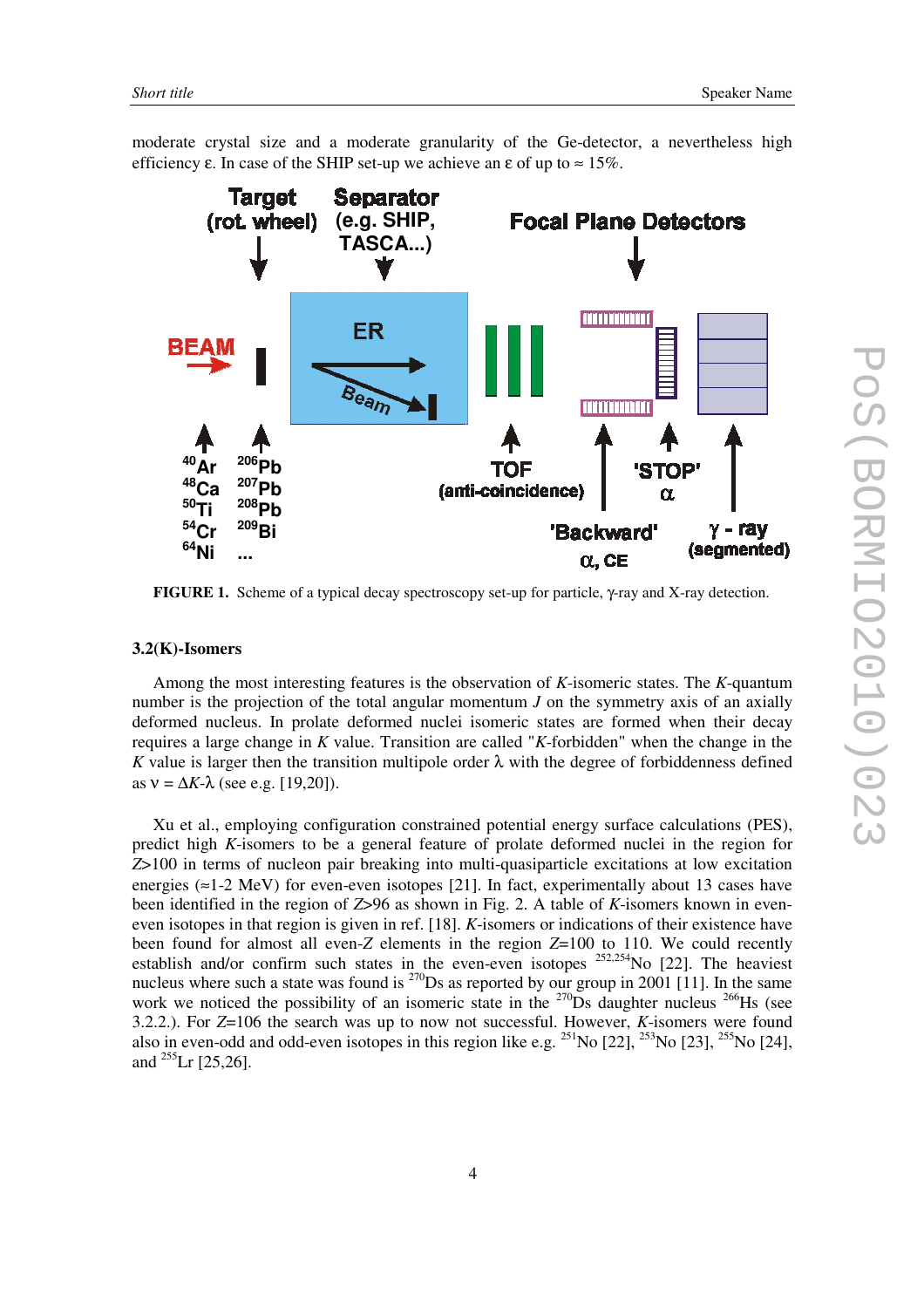

**FIGURE 2.** Excerpt of the chart of nuclides indicating the K-isomers observed for heavy nuclei in the region Z-96 and the decay chain for the proposed reaction 64Ni + 207Pb. Half-life, decay energy, spin and parity values are given for K-Isomers only

Xu et al. pointed out that high-spin *K*-isomerism has consequences for the fission barrier and α-decay, which could lead to a higher stability and longer lifetimes of the isomeric state as compared to the ground state (g.s.) for a certain class of superheavy nuclei. They state that, *"via the population of high-K states in experiments, one may be able to extend the nuclear chart further into the island of superheavy nuclei"*. Examples for such an isomer-g.s. lifetime inversion are <sup>250</sup>No [27] and <sup>270</sup>Ds [11], the heaviest nucleus for which a *K*-isomer has been observed.

# **3.2.1K-Isomers in <sup>252</sup>No and <sup>254</sup>No**

For the deformed even-even isotopes  $252$ No and  $254$ No the ground-state band structure had been investigated in pioneering experiments at ANL and JYFL using combinations of separator and γ-ray detector arrays at the target position [18].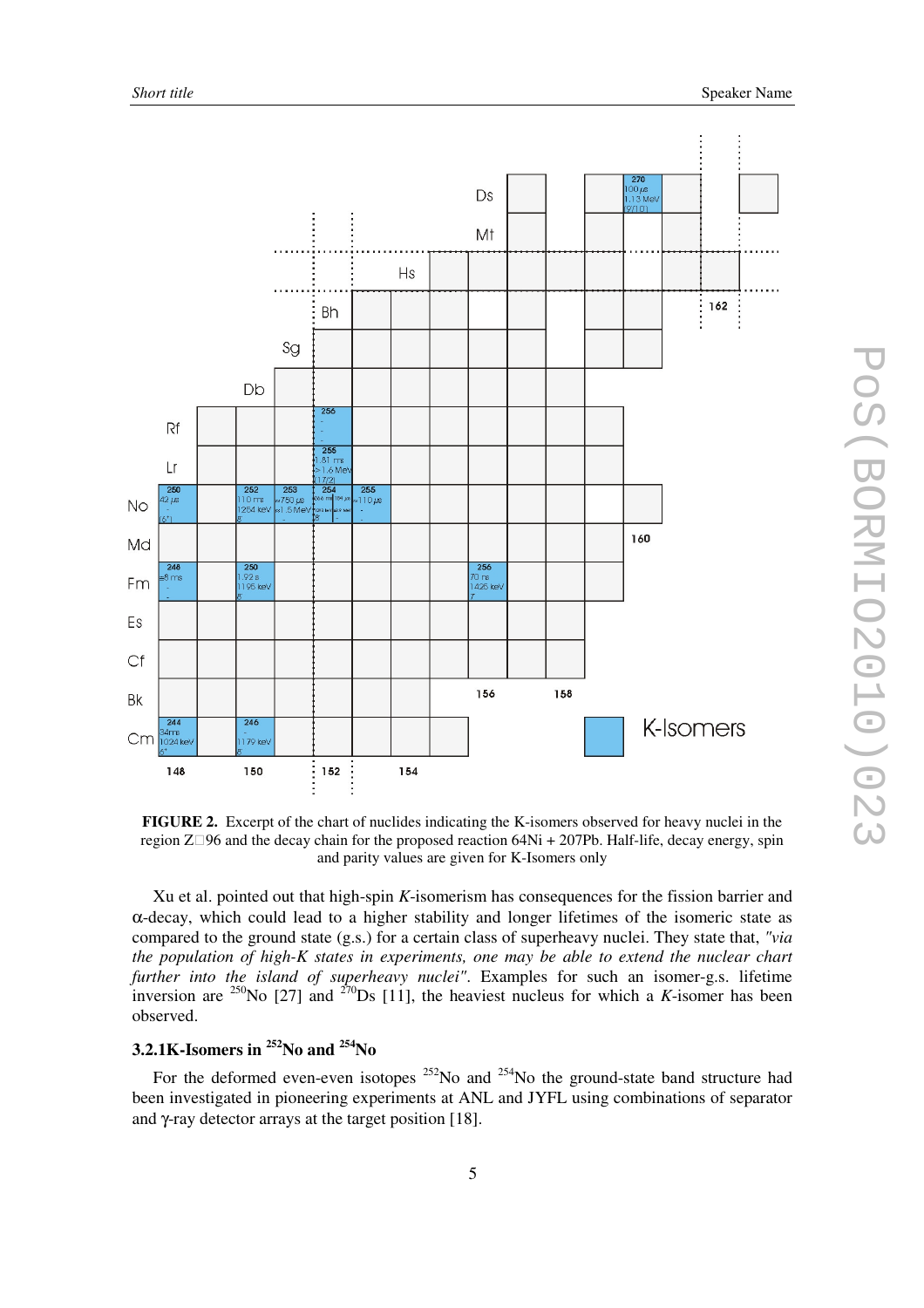For <sup>254</sup>No two isomeric states were observed in decay spectroscopic studies [28,29]. The first was placed at an excitation energy of 1293-1297 keV. Its half-life was determined with 180  $\mu$ s. For the second isomeric state both groups estimated  $\approx 2.5$  MeV but disagreed on the spin assignment. In both publications four-quasipaticle configurations are proposed for this state with  $K^{\pi} = 16^{+}$  [28] and 14<sup>+</sup> [29]. In a recent measurement at SHIP we could establish the band structure between the two isomers as well as its link to the ground state rotational band by means of γ-γ coincidences between the 606 keV line and the observed intra band transitions, and the observation of the two new transitions with 778 keV and 856 keV [30]. We measured a halflife for this second isomeric state of  $198\pm 13$  us. The resulting decay scheme is shown in Fig. 2.



**FIGURE 3.** Decay scheme of <sup>254</sup>No showing the placement and spin assignment of the two Kisomers [30] .

For  $252$ No we observed for the first time a K-isomer with a half-life of  $110\pm10$  ms at an excitation energy of 1254 keV [9]. Beyond the spin and parity assignment of this isomer we could establish also a detailed decay scheme including a side band below the isomeric state and its connection to the ground state rotational band.

# **3.2.2 <sup>270</sup>Ds and its Decay Products**

In the experiment reported in ref. [11] we observed in the reaction  ${}^{64}Ni + {}^{207}Pb$  a total of 8 decay chains consisting of evaporation residue(ER)-α-α-sf correlations which we all attributed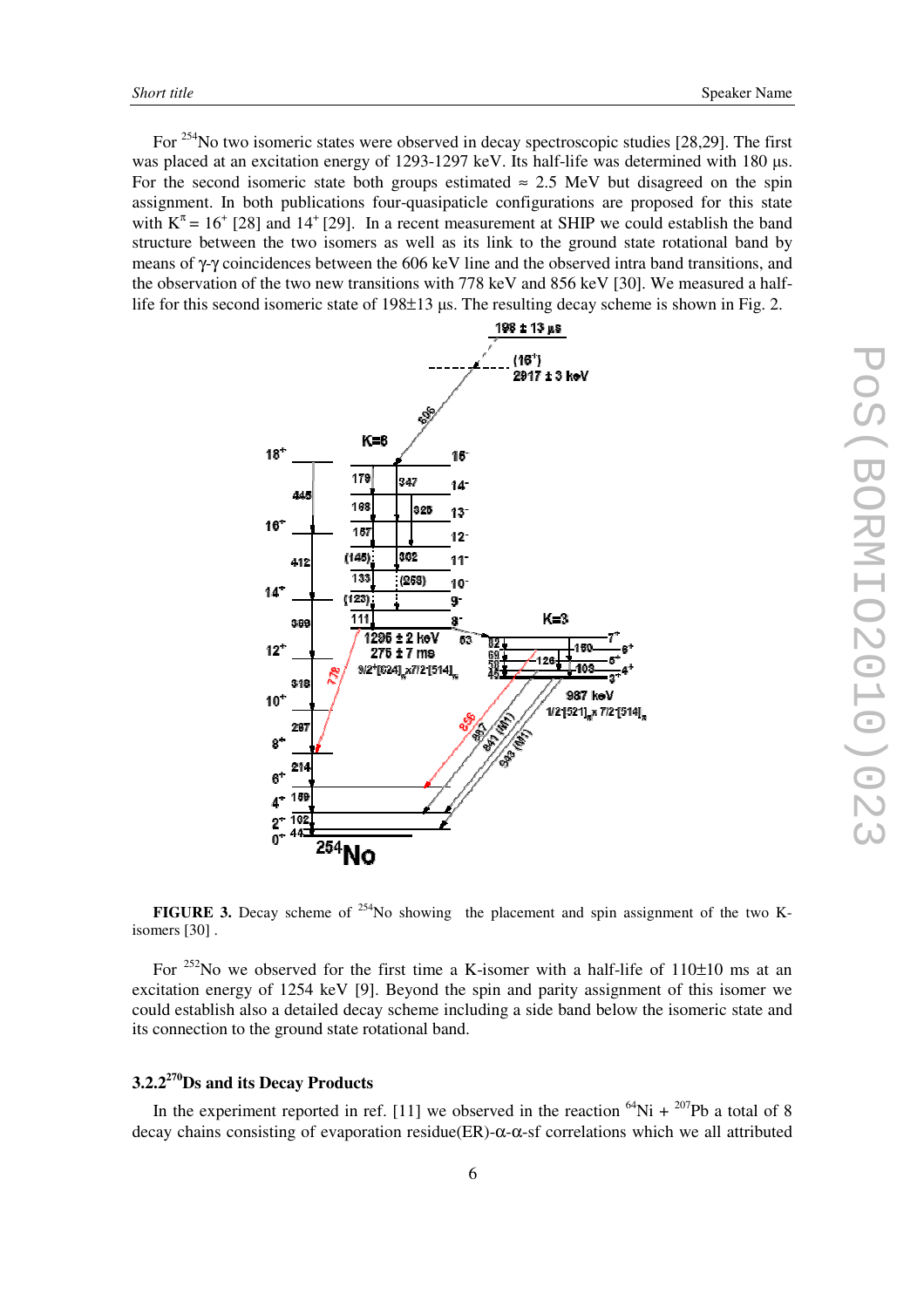to the production of  $270$  S followed by the sequential emission of two  $\alpha$ -particles leading two the daughter  $^{266}$ Hs and the granddaughter  $^{262}$ Sg which eventually decayed by spontaneous fission. During a period of 7.3 days we collected a beam dose of  $1.3 \times 10^{18}$  projectiles at a beam energy of 317 MeV. At the resulting excitation energy of 14 MeV we obtained a production cross section of 13 $\pm$ 5 pb which was close to the value obtained for the synthesis of  $^{271}$ Ds in the reaction  ${}^{64}$ Ni +  ${}^{207}$  Pb. We discussed this unexpectedly high value also in terms of a possible modification of the cross section by the presence of an isomeric state.



**FIGURE 4.** Time distribution of the subsequent  $\alpha$ -decays (a, b) and fission events (c) measured in the reaction 64Ni + 207Pb. The curves represent the density distribution (arbitrary ordinate scale) of counts in a radioactive decay on a logarithmic time scale with logarithmically increasing channel width [32]. The position of the curve determines the lifetime; it was adjusted to the data by a least-squares analysis. The dashed curve in plot b) indicates that the data are also compatible with two lifetimes of 0.5 and 9 ms (see text). The numbers from 1 to 8 assign the events to the measured decay chains (see e.g. Table 1 in ref. [11]). (Figure taken from ref. [11])

For two of the decay sequences the first  $\alpha$  escaped from the detector in backward direction without generating an electronic signal in the Si detector. For the six remaining chains we observed the  $270$  Os  $\alpha$  decay which we assigned to two groups of decay times with half-lives of 8.2  $6.0^{+8.2}_{-2.2}$  ms and  $100^{+140}_{-40}$  $100^{+140}_{-40}$  µs, respectively. The  $\alpha$  decay energy of the shorter lived g.s. was 11.03 $\pm$ 0.05 MeV, whereas for the longer lived isomer we observed  $\alpha$  particles with 10.95 $\pm$ 0.02 MeV, 11.15 $\pm$ 0.02 MeV and 12.15 $\pm$ 0.05 MeV. We could assign those six  $\alpha$ -decays to various decay paths which are consistent with the calculated level scheme [31]. They are illustrated in the insert in Fig. 5. We interpreted one  $^{270}$ Ds  $\alpha$  decay (chain number 7), that belonged to the slower decay group and that was followed by a γ-ray, as the isomer decaying into an excited state of the daughter <sup>266</sup>Hs. The first  $\alpha$  of chain number 8, being also part of the longer lived group, with the highest decay energy was assigned to the isomer-to-g.s. decay. From the energy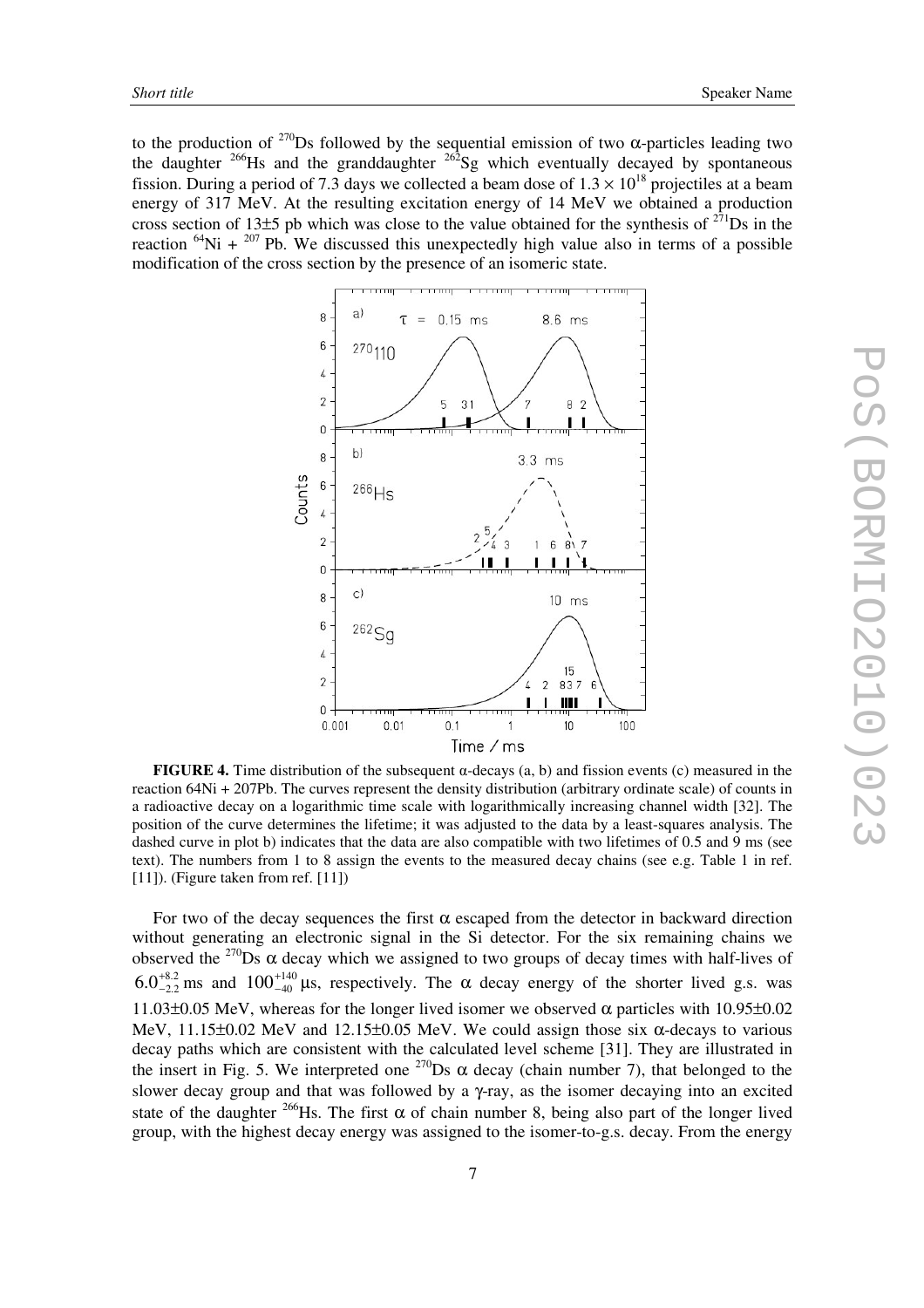difference of this decay and the g.s.-to-g.s. transition energy, we derived the excitation energy of the isomer of 1.13 MeV. The last slow decay, having the same  $\alpha$  energy as the three faster decays is consistent with the isomer decaying by  $\gamma$ -emission (not observed) into the <sup>270g.s.</sup>Ds which then decays directly into the  $^{266}$ Hs ground state. The remaining three observed  $\alpha$  particles from the shorter lived group we view as g.s.-g.s. transitions. Note: this interpretation is consistent with theoretical expectations [33] which were also confirmed by Xu et al. [21] who produced a similar decay scenario. However, the derived <sup>270m</sup>Ds excitation energy is based on just one measured  $\alpha$  decay. The probability is non-zero that the transition assigned as isomerg.s. transition populates a state above the ground state instead. In that case this excitation energy value would be a lower limit. Other properties like e.g. spin and parity of the  $^{270}$ Ds *K*-isomer or the excitation energy of the states populated in  $^{266}$ Hs are still missing. To settle these questions more decay data will be collected in an experiment at SHIP scheduled for spring/summer 2



**FIGURE 5.** Proposed decay and level scheme for 270Ds and its decay products on the basis of our observations [11] and the predictions of Hartree-Fock-Bogoliubov calculations [23], taken from ref. [17]. The insert illustrates the decay paths for 270Ds corresponding to the six observed decay chains identified by the chain numbers from ref [11].

For the daughter <sup>266</sup>Hs the observed eight decay times were consistent with a single half-life of  $2.3^{+1.3}_{-0.6}$  $2.3^{+1.3}_{-0.6}$  ms with an  $\alpha$  energy of 10.18±0.02 MeV. The time distribution of the <sup>266</sup>Hs  $\alpha$  decay is relatively wide spread and we pointed out the possibility of the presence of two decay components with half-lives of  $0.35_{-0.11}^{+0.28}$  $0.35_{-0.11}^{+0.28}$  $^{+0.28}_{-0.11}$  and  $6.3^{+8.6}_{-2.3}$  $6.3^{+8.6}_{-2.3}$  ms, respectively. This would be in line with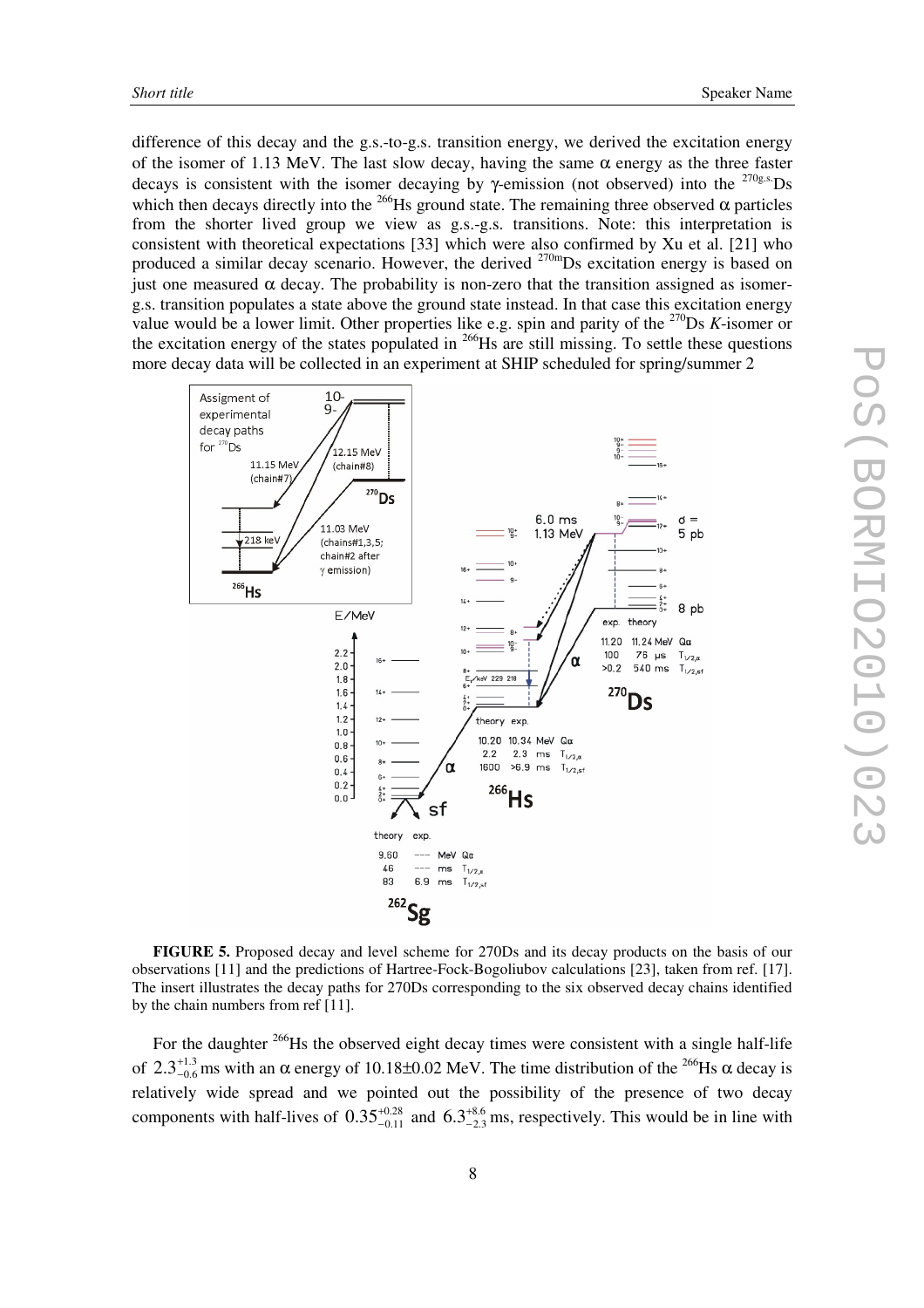the expectations from the theoretical predictions of the existence of *K* isomers in the whole region of deformed heavy and superheavy elements. Following our decay assignment above, one out of six <sup>270</sup>Ds  $\alpha$  decays (chain number 7) populates an excited state in <sup>266</sup>Hs. Therefore, also here larger statistics is mandatory.

The last member of the decay chain decays by fission with a half-life of  $6.9^{+3.8}_{-1.8}$  $6.9^{+3.8}_{-1.8}$  ms and a

total kinetic energy of the fission fragments of  $222\pm10$  MeV. The time distributions are shown in Fig. 4. From the decay data which we observed in our first measurement, and the predictions of Hartree-Fock-Bogoliubov model calculations [33] we constructed a level scheme which is shown in Fig. 5. There we also marked by an arrow the  $8<sup>+</sup>$  to  $6<sup>+</sup>$  transition in the g.s. rotational band of <sup>266</sup>Hs. It is predicted to have a transition energy of 229 keV, a value which is close to the 218 keV we measured for a γ-ray in coincidence with the 11.15 MeV  $\alpha$  particle of the longer lived <sup>270</sup>Ds decay (decay chain number 7) in our first measurement.

The expected  $\alpha$ -sf branching ratios for <sup>270</sup>Ds and <sup>266</sup>Hs are relatively low. In ref. [11] we estimated "optimistic" upper limits with 0.2 and 1.4%, respectively. A search for those sfbranches is very challenging and probably only marginally in reach of this proposal. For <sup>262</sup>Sg our measured limit for an  $\alpha$ -branch of 22% was recently improved be K.E. Gregorich et al. [34] who obtained a limit value of 16%. This is very close to the prediction of 15% [11], and with a slightly increased number of observed events it should be possible to observe this decay mode.

# **4.Outlook: Towards the Island of Stability**

Low cross sections, the advances in nuclear structure investigations, reaction mechanism studies, chemistry and SHE synthesis experiments with a steadily increasing demand for higher beam intensities, more sensitive and more sophisticated detection set-ups and new methods determine the road map for future SHE investigations. Intensity increase is one of the major issues in this context. The presently pursued upgrade of the UNILAC accelerator at GSI, consisting of a new 28 GHZ ECR source and a new RFQ injector providing an order of magnitude higher beam current, is only a first step towards a dedicated continuous wave (CW) accelerator which would increase the beam intensity by a factor of four already by extending the 25% UNILAC duty cycle to 100%. Additional increases due to the advanced accelerator technology can be expected. Improvement of the detection system in terms of higher efficiencies is as mandatory as the employment of additional measurement parameters. Mass determination by an adequate spectrometer, in contrast to precision mass measurements with a trap, would be extremely helpful for a final confirmation of the unconnected chains obtained in the <sup>48</sup>Ca induced reactions on actinide targets.

In conclusion, the roadmap towards spherical shell stabilized nuclei is laid out. The challenges are obvious. It is up to us to take them on.

## **References**

- [1] H. Meldner, *Proc. of the Int .Symp. on Nuclides far off the Stability Line*, Lysekil, Sweden, Agust 21-27, 1966, edited by W. Forsling, C.J. Herrlander, and H. Ryde, Ark. Fys. **36**, 593.
- [2] Yu.Ts. Oganessian, *J. Phys.* **G34**, R165 (2007).
- [3] S. Hofmann and G. Münzenberg, *Rev. Mod. Phys.* **72**, 733 (2000).
- [4] R. Smolanczuk et al., *Phys. Rev.* **C 52**, 1871 (1995).
- [5] K. Morita et al., *J. Phys. Soc. Jpn.* **73**, 2593 (2004).